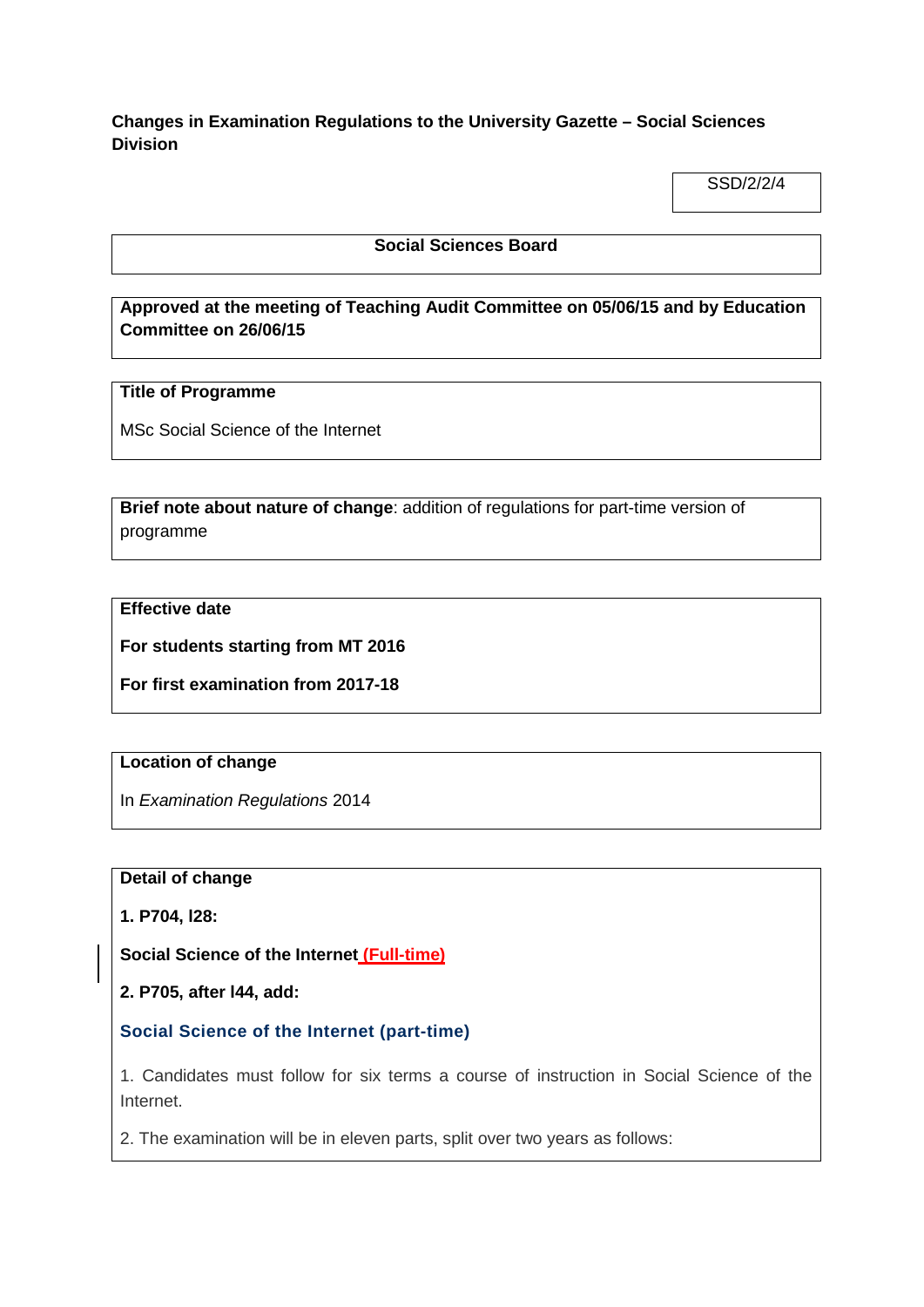(i) First year:

(a) Compulsory core paper in "Social Dynamics of the Internet", assessed by examination.

(b) Compulsory core methods paper in "Digital Social Research Methods: Methods Core" assessed by written coursework. Details of and arrangements for submission of the written course work shall be notified to candidates by the first Monday of Michaelmas Term.

(c) One option paper, to be chosen from a list to be published on the Oxford Internet Institute website annually by the first Monday of Michaelmas Term. Not all options may be available every year. The option papers will be assessed by written coursework, details of and arrangements for submission of which shall be notified to candidates by the first Monday of Michaelmas Term.

(d) Two methods option modules, to be chosen from a list to be published on the Oxford Internet Institute annually by the first Monday of Michaelmas Term. Students will normally select two modules from the first four-week period and two modules from the second fourweek period of the list. Students wishing to take three options during a single four-week period must first seek permission from the Director of Graduate Studies. Not all methods options may be available every year. The methods option papers will be assessed by arrangements which are specified in the reading lists for each module, details and arrangements for submission of which shall be notified to candidates by the first Monday of Michaelmas Term.

In addition, students will be required to write a 2000 word thesis proposal during Trinity Term and the long vacation, to be submitted by noon on Monday of week 1 of their second year. Students will give a formal presentation of their thesis proposal and will receive written formative feedback from a member of faculty other than their supervisor.

(ii) Second year:

(e) Compulsory core paper in "Internet Technologies and Regulation", assessed by examination.

(f) Compulsory core paper in "Digital Social Research Methods: Statistics Core" assessed by examinations.

(g) One further option paper, to be chosen from a list to be published on the Oxford Internet Institute website annually by the first Monday of Michaelmas Term. Not all options may be available every year. The option papers will be assessed by written coursework, details of and arrangements for submission of which shall be notified to candidates by the first Monday of Michaelmas Term.

(h) Two further methods option modules, to be chosen from a list to be published on the Oxford Internet Institute annually by the first Monday of Michaelmas Term. Students will normally select two modules from the first four-week period and two modules from the second four-week period of the list. Students wishing to take three options during a single